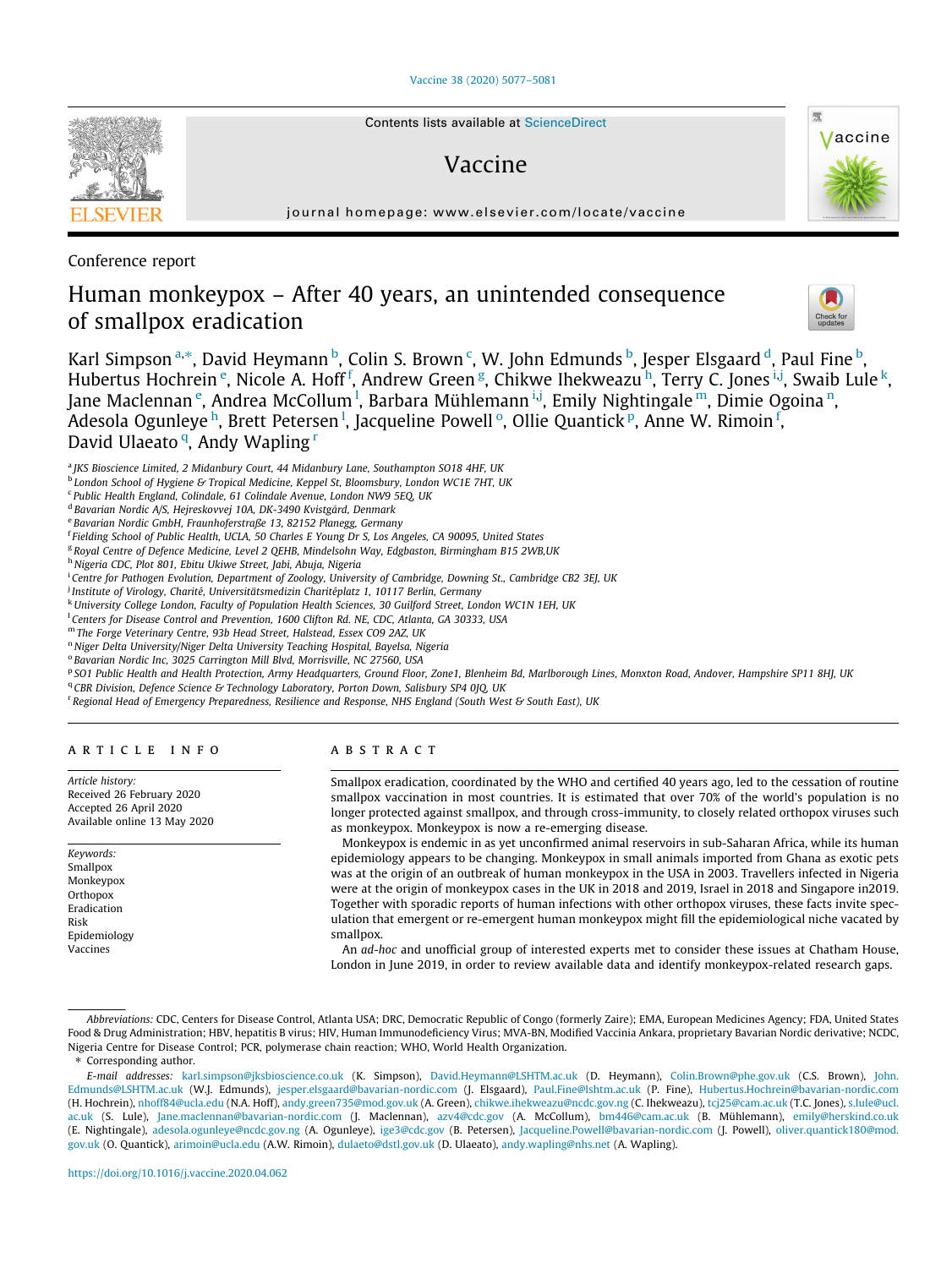Gaps identified by the experts included:

- understanding of zoonotic hosts, reservoirs and vectors.
- risks associated with transmission.
- full description of the clinical spectrum and the natural history of infection including an estimation of the prevalence of monkeypox specific antibodies in humans living in areas of emergence.

The experts further agreed on the need for a better understanding of the genomic evolution and changing epidemiology of orthopox viruses, the usefulness of in-field genomic diagnostics, and the best disease control strategies, including the possibility of vaccination with new generation non-replicating smallpox vaccines and treatment with recently developed antivirals.

#### 1. Introduction

The vaccinia virus vaccine that eradicated smallpox also protected against other orthopox infections, and if given within four days of infection could modify or prevent onset of clinical disease [\[1\]](#page-3-0). With the eradication of smallpox and the subsequent cessation of routine smallpox vaccination [\[2,3\]](#page-3-0), human monkeypox appeared with increasing frequency in unvaccinated populations. Secondgeneration smallpox vaccines have been demonstrated to protect against monkeypox  $[4,5]$ . However, better understanding of the epidemiology of monkeypox virus has gained importance.

Variola virus, the causative agent of smallpox, is thought to have adapted to the human host as early as 3 to 4 thousand years ago. Smallpox immunisation had existed in some form for at least one thousand years, according to Chinese records [\[6,7\]](#page-3-0). Rational vaccine design began with Jenner's 1796 cowpox vaccine [\[8\],](#page-3-0) made from a virus that caused a usually mild disease, transmitted to humans by animal hosts. Vaccination laid the basis for the eradication of Variola in 1980 [\[9\]](#page-3-0). Several orthopox viruses, including the monkeypox virus, are thought to have caused similar mild and sporadic human illness prior to the innovation of smallpox vaccination [\[10\]](#page-3-0), and remain in circulation in animal hosts with periodic emergence in human populations. Variola minor (sometimes called alastrim) was a less common and genetically distinct form of the variola virus [\[11\]](#page-3-0). In contrast to the 30–50% fatality rate of smallpox, the Variola minor fatality rate was reportedly less than 1%. Many Variola minor patients felt quite well, were mobile and were able to infect their contacts, providing protection to Variola major [\[12\]](#page-3-0). Vaccination and protective Variola minor exposure contributed to smallpox eradication and likely reduced the number of other human orthopox infections.

Just as smallpox virus appears to have evolved into two distinct clades, so Monkeypox displays two distinct clades, Congo Basin and West African [\[13\]](#page-3-0). With monkeypox, the Congo Basin clade has reported mortality at about 10% [\[14\],](#page-3-0) whereas the West African clade usually displays fatal outcomes in less than 1% of cases, although, this was observed to be much higher in HIV patients [\[15\].](#page-3-0)

As originally noted by Jenner, infection with one orthopox virus, cowpox (and subsequently, vaccinia-derived vaccines), offered smallpox protection. However, the proportion of smallpox vaccinated individuals has fallen from over 80% in1980, to less than 30% today [\[16\]](#page-3-0). In some developing nations, young nonvaccinated individuals exceed 75% of the population [\[17\].](#page-3-0) Such individuals are almost certainly susceptible to monkeypox virus infection.

Monkeypox was first identified in Denmark in 1958, following an outbreak of pustular disease in a macaque colony  $[18]$ . The macaques had been imported from Singapore. The first human monkeypox case was identified in the Democratic Republic of Congo (DRC, then Zaire) in 1970 as the incidence of smallpox was decreasing [\[19,20\]](#page-3-0). The true burden of monkeypox disease is unknown, and many countries, which may harbour the disease, have not included monkeypox screening into routine surveillance systems. The prevalence of asymptomatic infection is not understood, should it occur in human populations.

Despite-re-emergent human monkeypox disease, the animal reservoirs of monkeypox viruses and the human behaviours that facilitate initial animal to human transmission are unconfirmed. It has been shown that in intermediate hosts the virus can be transmitted from one animal to another, and subsequently to humans. This occurred in the US Midwest outbreak, when 47 confirmed and probable cases, including many children, were infected by prairie dogs thought to have contracted monkeypox from rodents shipped to the United States from Ghana [\[21\]](#page-3-0).

In June 2019 an informal seminar brought together a group of experts to review the status of human monkeypox disease, highlighting facts and deficient understanding. Included in the group were: epidemiologists based in the UK and the US; field epidemiologists based in Nigeria and DRC where current outbreaks are occurring; experts in DNA virus genomics and evolution; and observers from a pharmaceutical company that has developed and is marketing a non-replicating vaccine for both smallpox and monkeypox indications.

#### 2. Re-emergent monkeypox in Africa

Hypothesised factors in the emergence or re-emergence of monkeypox disease include [\[22,23\]](#page-3-0):

- Climate change
- Rain Forest exploitation
- Geopolitical and armed conflicts in disease areas
- Highly mobile populations
- Waning herd immunity, following cessation of smallpox vaccination.

After the eradication of smallpox, there was concern that the monkeypox virus might fill the epidemiological niche left by smallpox [\[24\]](#page-4-0). Smallpox had no known zoonotic host and was transmitted only on a human-to-human basis, whereas monkeypox may be transmitted to man by animal hosts. WHO-sponsored serological surveys were conducted in rural communities in West and Central Africa where human monkeypox was sporadically occurring. Prior to 1986, population-based surveys suggested that orthopox virus antibodies were present in 12–15% of children. The mean age of patients was just 44 years. Cases of monkeypox were linked to animal sources in 245 of 338 cases [\[25\].](#page-4-0) A major outbreak of human monkeypox occurred in Katako-Combe, Zaire in 1996, From February 1996 to February 1997, 89 persons in this outbreak were diagnosed with human monkeypox [\[19,26\].](#page-3-0) 73% of cases reported contact with another human case while 27% had known contact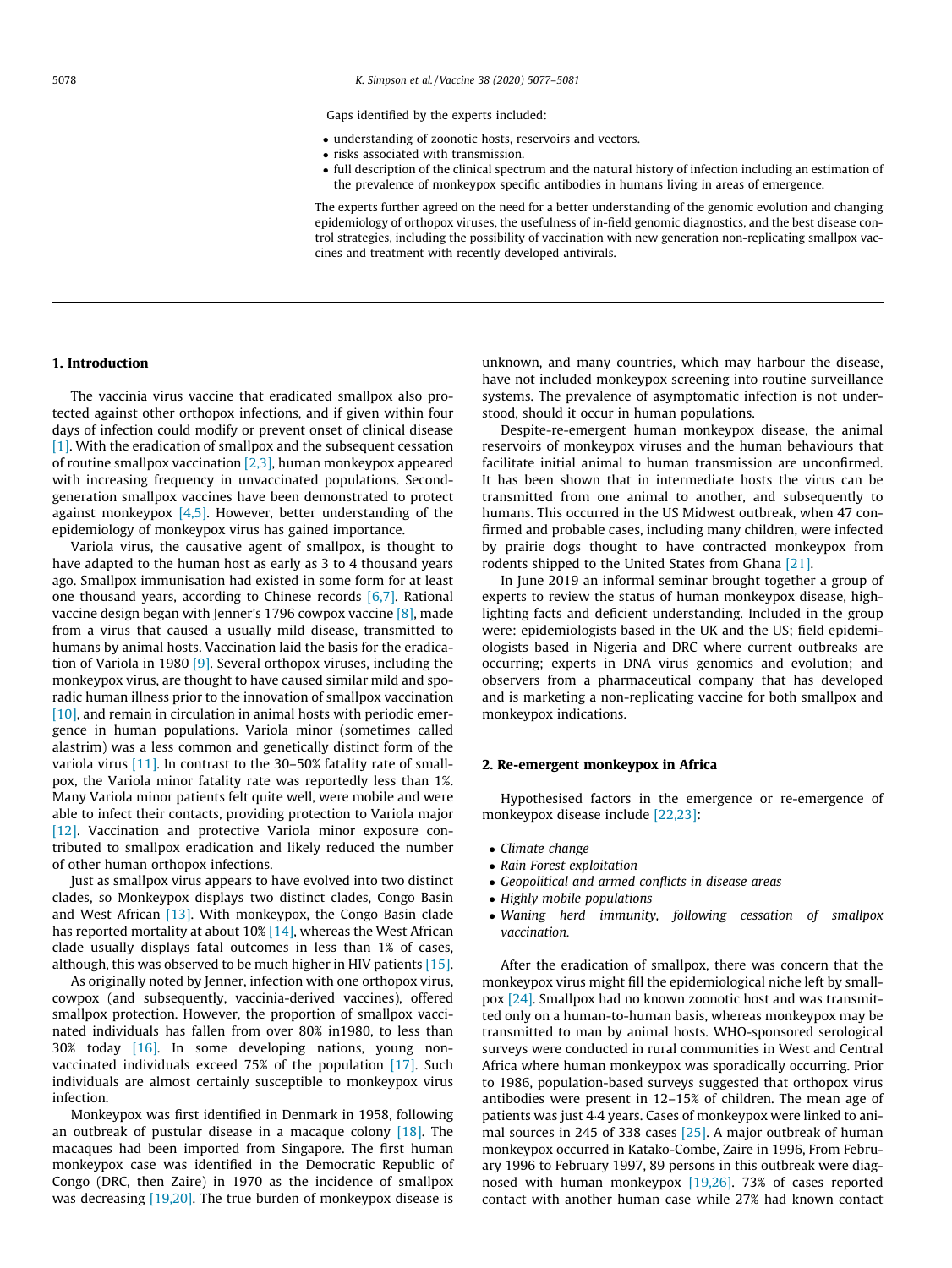with a wild animal. Prior to 1996, chains of transmission were short and infrequent, variously reported as involving up to 3–5 non-vaccinated persons. Several longer chains of transmission occurred during the 1996–1997 Katako-Combe outbreak, with up to 7 non-vaccinated persons infected from the same index case. From 1998, numbers of infections increased, with an increase in mean age [\[25\].](#page-4-0) A 2007 study showed orthopox antibodies in unvaccinated residents of the Likouala region (Republic of Congo, ROC, not DRC) [\[27\]](#page-4-0). By 2006–7 a very significant 20-fold increase in human monkeypox was reported in DRC [\[28\]](#page-4-0). Only245% of the population appeared to have been vaccinated. Was this emerging infection out of control [\[29\]](#page-4-0)?

In 2017, outbreaks of human monkeypox in Nigeria were preceded by very heavy rainfall and flooding that is hypothesised to have brought animal hosts and human populations into close prox-imity, as both sought higher ground and dry environments [\[30\].](#page-4-0) The outbreak was first reported to the Nigerian Centre for Disease Control (NCDC) in September 2017, following an unknown rash illness in southern Nigeria, and regular reports followed [\[31\].](#page-4-0) Active surveillance confirmed human monkeypox, and as of September 2019, a total of 176 human monkeypox cases had been confirmed from 18 states [\[32,33\]](#page-4-0).

Previously, there had been one reported outbreak of human monkeypox in Nigeria in the 1970s, and after that, three sporadic cases were reported before the onset of the 2017 epidemic [\[34\].](#page-4-0) The chains of transmission investigated in the current outbreak suggest a primary infection contracted from an animal, with subsequent human-to-human transmission. Human-to-human transmission has been demonstrated among family contacts, and in prison populations, but human-to-human chain lengths appear to be short at 1–3 individuals in each link, although this requires more analysis [\[32,35\].](#page-4-0) Monkeypox laboratory diagnosis by PCR has been established by NCDC [\[36\]](#page-4-0) and suggests that young male adults are most affected. A case fatality rate of 56% has been recorded, with most deaths among HIV infected patients [\[37\].](#page-4-0) The case fatality rate, excluding those with HIV infection is reported as <2%. Persons vaccinated prior to 1980 had a five–fold lower risk of monkeypox compared to those who had not been vaccinated [\[24\].](#page-4-0) Human-to-human transmission of monkeypox is now regularly observed and the disease has become more common.

Risk factors for infection are unclear, with confirmed animal contact in approximately 10% of cases, while the prevalence of asymptomatic infection, should it occur, remains unknown. Sexual transmission has been hypothesised for some cases with genital and groin lesions [\[37\]](#page-4-0). The current research focus in Nigeria is on epidemiological risk factors, animal reservoirs and HIV co-infection. Control and prevention measures include education and personal hygiene, drawing on known epidemiology and risk factors. Vaccination has been considered for healthcare workers in treatment centres but was not initiated. Human monkeypox is being added to routine disease surveillance protocols, with genomic studies and serological surveys being planned. Additional questions that could be examined include, transmission routes from human-to-human, and the natural history of dual monkeypox/HIV infection.

Social issues have emerged, including the stigma of being diagnosed with monkeypox. One suicide was reported [\[37\].](#page-4-0) Many patients with monkeypox feel relatively well and containment is complicated by a desire to return to a normal life – often expressed quite strongly. The same sentiment was expressed by a person secondarily infected in the 2018 UK cases [\[38\].](#page-4-0)

#### 3. International spread of human monkeypox

In 2003 an outbreak of human monkeypox occurred in the USA [\[21\].](#page-3-0) It was initiated by rodents imported from Ghana to be sold as exotic pets. It is thought that these rodents infected co-housed prairie dogs, also sold as pets, through some type of animal to animal contact. 47 confirmed and probable cases were reported, but there were no deaths. The outbreak consisted mainly of isolated skin lesions. Smallpox vaccine (DryVax, Wyeth) was offered to those who had direct physical contact with human cases and rodents that were sold. Two cases in the 2003 outbreak in the USA may have involved human-to-human transmission, but contact with infected rodents could not be excluded.

In September 2018, there were two unrelated importations of monkeypox to the UK, by two persons travelling from Nigeria [\[39\]](#page-4-0). One was a Nigerian naval officer who came to the UK for a training course. The other a Nigerian businessman. Both were well before travelling, and developed skin lesions after arrival in the UK. Soiled bedsheets probably led to infection of a hospital cleaner [\[40\],](#page-4-0) the first confirmed case of human-to-human transmission outside Africa. In 2018, all UK patients were rapidly diagnosed and isolated with over 200 contacts identified and offered smallpox vaccination (Imvanex, Bavarian Nordic) [\[41,42\].](#page-4-0) In December 2019 a further case of human monkeypox was confirmed in the UK, again imported from Nigeria [\[43\].](#page-4-0) Contact tracing was initiated and smallpox vaccine (Imvanex) was procured.

In 2018 human monkeypox was imported to Israel by an Israeli resident who lived and worked in Nigeria [\[44\].](#page-4-0) He became ill after his return to Israel, and PCR and Electron Microscopy confirmed infection with the monkeypox virus. Following diagnosis, the patient was isolated, and 16 contacts were identified and offered smallpox vaccination (ACAM2000, Emergent Biosolutions). No secondary transmission is known to have occurred [\[45\]](#page-4-0).

In 2019, a Nigerian travelling to Singapore for a training course developed skin lesions shortly after arrival and was diagnosed with human monkeypox. 23 close contacts were identified, were offered smallpox vaccination (ACAM2000) and were placed under quarantine at home or in a government facility for 21 days monitoring [\[46,47\]](#page-4-0).

The smallpox vaccines offered in all these instances were used off license.

## 4. New genomic tools aid diagnosis, epidemiology and evolutionary studies

The monkeypox viruses isolated recently from patients in Nigeria, the UK, Israel and Singapore were quickly diagnosed and identified as West African monkeypox virus using PCR and genetic sequencing. Recent studies of the monkeypox virus in the DRC and Nigeria examined isolates from humans  $[48,49]$ , and potential animal hosts [\[50\]](#page-4-0). Complementing PCR, newer technologies such as (Minion nucleotide sequencing (Oxford Nanopore) [\[51\]](#page-4-0), might allow field sequencing of the monkeypox virus in animals commonly killed as bushmeat. This technology can be used with little infrastructure and ensures rapid data generation, as was demonstrated in the West African Ebola outbreak of 2013–2016 [\[52\].](#page-4-0) Detailed animal data will require the establishment of protocols for sample collection and preparation. To date, only anecdotal data link bushmeat hunting and preparation with monkeypox infection.

Two major monkeypox clades–West African and Congo Basin– have been identified [\[13\],](#page-3-0) and all reported human monkeypox outside Africa has been caused by the West African clade [\[50\]](#page-4-0). West African monkeypox is associated with lower mortality, less severe illness, and less human-to-human transmission than Congo Basin monkeypox. However, these observations were based on a small number of infections (<100) observed since the 1970s. The larger number of infections identified from Nigeria has shown that mortality, severe illness, and human-to-human transmission can occur [\[37\]](#page-4-0). More work is needed in order to fully describe the epidemiology and impact of West African monkeypox.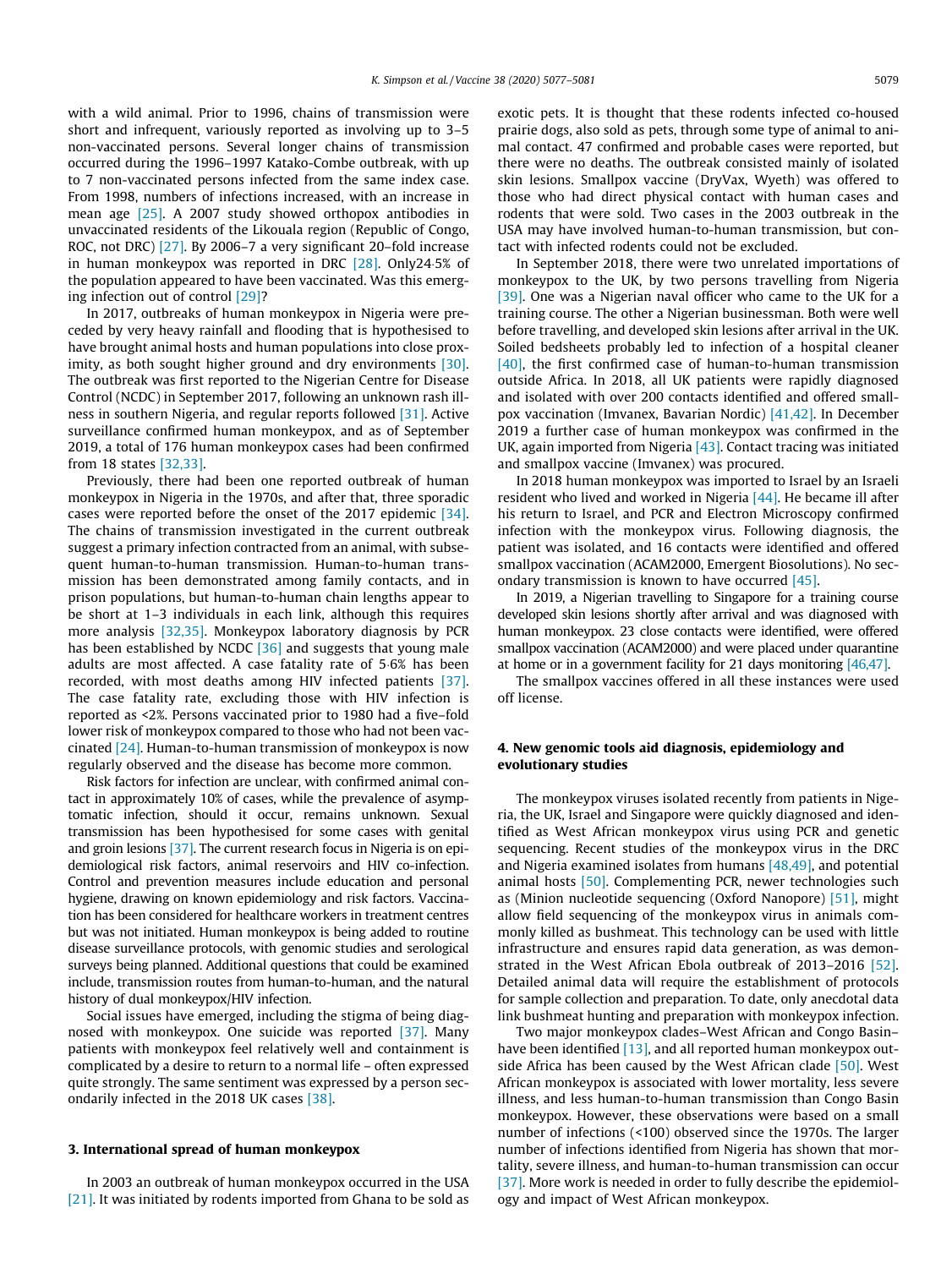<span id="page-3-0"></span>The evolutionary history of monkeypox virus is unclear. Orthopox viruses differ in gene content, in particular genes affecting virulence and host range. Viruses with narrow host ranges contain fewer genes, for example; variola virus has about 165 genes, whereas those with broad host ranges have more. Cowpox viruses contain about 214 genes. The smallpox virus encodes virulence factors that modulate the human immune system [\[53,54\]](#page-4-0), and similar virulence factors exist in monkeypox virus [\[55\]](#page-4-0). Understanding of the genetic basis for these differences is incomplete. The availability of additional full monkeypox virus genomes (currently there are 59 complete genomes in the NCBI nucleotide database [\[56\],](#page-4-0) may allow researchers to observe future adaptations associated with changes in virus properties.

The study of orthopox DNA isolated from historical samples may provide information on the evolution, pathogenicity and stability of the monkeypox virus. The isolation of DNA from Hepatitis B virus (HBV) and identification of HBV genotypes from human remains up to 5000 years old illustrates this potential [\[57\]](#page-4-0). DNA can be isolated from ancient biological material such as found in burial sites and mummified remains [\[58\]](#page-4-0). DNA from monkeypox virus has been isolated from skin samples of five species of African rope squirrel (Funisciurus sp) up to 120 years old [\[59\].](#page-4-0) Appropriate historical specimens could provide clues about reservoirs and intermediate hosts, as well as past changes of the virus.

#### 5. The future

Human monkeypox epidemiology has changed. With the cessation of widespread smallpox vaccination, increased study of the monkeypox virus, the human disease it causes, and its epidemiology are important. Monkeypox has been viewed as ''just another neglected disease". Global travel and easy access to remote and potentially monkeypox-endemic regions are a cause for increasing global vigilance.

Investigation of human monkeypox outbreaks using modern tools is increasing understanding of the epidemiology of human monkeypox, including measures to prevent and respond to outbreaks. It must be continued, and as further information becomes available it should be used to parameterise epidemiological models in order to suggest the comparative effectiveness of interventions such as isolation, safe burial, contact tracing, antivirals and vaccines.

Funding for monkeypox research must be increased, and newly emerged orthopox viruses that cause disease in humans such as Akhmeta virus, identified in the Georgia Caucusus [\[60\]](#page-4-0) or Alaskapox virus discovered in 2015  $[61]$ , add urgency to this need.

A recent systematic review of monkeypox epidemiology highlights both progress and deficits in our understanding [\[62\]](#page-4-0). Emphasis is placed on high-risk patient groups, nosocomial transmission and genetic strains. As monkeypox is no longer a rare disease, there is need for more rigorous epidemiological studies, with particular reference to zoonotic hosts  $[63]$ , transmission potential  $[64-66]$ and human case severity. Enhanced fieldwork should address these issues with particular reference to:

- Identification of wild species which harbour these viruses in different areas of Africa
- Better definition of the clinical spectrum and severity of disease, including asymptomatic carriage and risk factors for acquisition • Improved description of outbreak patterns by size and duration
- Measurement of risk of transmission associated with different sorts of contact with clinical cases

### Authors contributions

Simpson organised the seminar that led to this publication. He wrote the article, reviewed and edited authors' contributions

Heymann Chaired the seminar and co-wrote the article, reviewed and edited authors' contributions

All co-authors contributed equally to the seminar with presentations and discussion. All made valued contributions to the final manuscript.

All authors have reviewed this work and have given their permission to be named as authors in this publication.

## Declaration of Competing Interest

The authors declare the following financial interests/personal relationships which may be considered as potential competing interests: Authors Elsgaard, Hochrein, Maclennan and Powell are employees of Bavarian Nordic, manufacturer of a vaccine registered as Jynneos for smallpox and monkeypox indications in the USA (Imvanex for smallpox only in Europe and Imvamune for smallpox only in Canada. Simpson works as a consultant for Bavarian Nordic.

#### Acknowledgements

Chatham House, London provided a seminar venue and logistic support. Bavarian Nordic provided support for international travel.

#### References

- [1] Hussain AN, Hussain F, Alam M and Cleri DJ. Smallpox Treatment & Management. Medscape -November 11; 2019.
- [2] MMWR Weekly 1997;46(14):304–307. [https://www.cdc.gov/mmwr/preview/](https://www.cdc.gov/mmwr/preview/mmwrhtml/00048673.htm) [mmwrhtml/00048673.htm](https://www.cdc.gov/mmwr/preview/mmwrhtml/00048673.htm).
- [3] WHO Fact Sheet. [https://www.who.int/news-room/fact-sheets/](https://www.who.int/news-room/fact-sheets/detail/monkeypox) [detail/monkeypox](https://www.who.int/news-room/fact-sheets/detail/monkeypox) [December 9, 2019].
- [4] Bavarian Nordic website. [http://www.bavarian-nordic.com/investor/news/](http://www.bavarian-nordic.com/investor/news/news.aspx%3fnews%3d5758) [news.aspx?news=5758](http://www.bavarian-nordic.com/investor/news/news.aspx%3fnews%3d5758) [September 24, 2019].
- [5] CDC Monkeypox and Smallpox Vaccine Guidance. [https://www.cdc.gov/](https://www.cdc.gov/poxvirus/monkeypox/clinicians/smallpox-vaccine.html) [poxvirus/monkeypox/clinicians/smallpox-vaccine.html](https://www.cdc.gov/poxvirus/monkeypox/clinicians/smallpox-vaccine.html) [December 2, 2019].
- [6] [Hughes AL, Irausquin S, Friedman R. The Evolutionary Biology of Poxviruses.](http://refhub.elsevier.com/S0264-410X(20)30579-X/h0030) [Infect Genet Evol 2010;10\(1\):50.](http://refhub.elsevier.com/S0264-410X(20)30579-X/h0030)
- [7] Needham J. Science and Civilisation in China: Volume 6, Part 6, Biology and Biological Technology. Cambridge University Press; 2000.
- [Riedel S. Edward Jenner and the history of smallpox and vaccination. Proc \(Bayl](http://refhub.elsevier.com/S0264-410X(20)30579-X/h0040) [Univ Med Cent\) 2005;18\(1\):21–5](http://refhub.elsevier.com/S0264-410X(20)30579-X/h0040).
- [9] WHO, Smallpox, Historic milestone underscores urgent need to invest in global health security and universal health coverage. [https://www.who.int/csr/](https://www.who.int/csr/disease/smallpox/en/) [disease/smallpox/en/](https://www.who.int/csr/disease/smallpox/en/) [December 13, 2019].
- [10] Fenner F, Wiyyek R, Dumbell KR. The Orthopoxviruses. San Diego: Academic Press; 1989 [ISBN: 0-12-253045-4].
- [11] [Shchelkunov SN, Totmenin AV, Loparev VN, Safronov PF, Gutorov VV,](http://refhub.elsevier.com/S0264-410X(20)30579-X/h0055) [Chizhikov VE, et al. Alastrim Smallpox Variola Minor Virus Genome DNA](http://refhub.elsevier.com/S0264-410X(20)30579-X/h0055) [Sequences. Virology 2000;266:361–86](http://refhub.elsevier.com/S0264-410X(20)30579-X/h0055).
- [12] Petersen BW, Damon I K in Mandell, Douglas and Bennett's Principles and Practice of Infectious Diseases, 8th ed. Elsevier Inc; 2015.
- [13] [Likos AM, Sammons SA, Olson VA, Frace AM, Li Y, et al. A tale of two clades:](http://refhub.elsevier.com/S0264-410X(20)30579-X/h0065) [monkeypox viruses. J Gen Virol 2005;86:2661–72](http://refhub.elsevier.com/S0264-410X(20)30579-X/h0065).
- [14] [Doshi RH, Guagliardo SAJ, Doty JB, Babeaux AD, et al. Epidemiologic and](http://refhub.elsevier.com/S0264-410X(20)30579-X/h0070) [Ecologic Investigations of Monkeypox, Likouala Department, Republic of the](http://refhub.elsevier.com/S0264-410X(20)30579-X/h0070) [Congo, 2017. Emerg Infect Dis 2019;25\(2\):273–81](http://refhub.elsevier.com/S0264-410X(20)30579-X/h0070).
- [15] [Ogoina D, Izibewule JH, Ogunleye A, Ederiane E, Anebonam U, et al. The 2017](http://refhub.elsevier.com/S0264-410X(20)30579-X/h0075) [human monkeypox outbreak in Nigeria—Report of outbreak experience and](http://refhub.elsevier.com/S0264-410X(20)30579-X/h0075) [response in the Niger Delta University Teaching Hospital, Bayelsa State,](http://refhub.elsevier.com/S0264-410X(20)30579-X/h0075) [Nigeria. PLOS ONE 2019;14\(4\):e0214229.](http://refhub.elsevier.com/S0264-410X(20)30579-X/h0075)<br>[16] WHO, Smallpox vaccines. https://
- [https://www.who.int/csr/disease/smallpox/](https://www.who.int/csr/disease/smallpox/vaccines/en/) accines/en/ [December 4, 2019].
- [17] World Population Review. [http://worldpopulationreview.com/countries/](http://worldpopulationreview.com/countries/median-age/) [median-age/](http://worldpopulationreview.com/countries/median-age/) [January 22, 2020].
- [18] [von Magnus P, Andersen EK, Petersen KB, Andersen AB. A pox-like disease in](http://refhub.elsevier.com/S0264-410X(20)30579-X/h0090) [Cynomolgus monkeys. Acta Pathologica Microbiologica Scandinavia 1959;46](http://refhub.elsevier.com/S0264-410X(20)30579-X/h0090) [\(2\):156–76](http://refhub.elsevier.com/S0264-410X(20)30579-X/h0090).
- [19] Human Monkeypox Kasai Oriental, Zaire, 1996–1997 MMWR Weekly 1997;4614:306–307.
- [20] WHO Monkeypox (December 2019). [https://www.who.int/news-room/fact](https://www.who.int/news-room/fact-sheets/detail/monkeypox)[sheets/detail/monkeypox](https://www.who.int/news-room/fact-sheets/detail/monkeypox) [December 9, 2019].
- [21] Bartlett J. Monkeypox Review, July15,2003—Medscape—Jul24 2003.
- [22] Fauci A. Robert H. Ebert Memorial Lecture–Emerging and Re-emerging Infectious Diseases: The Perpetual Challenge. Milbank Memorial Fund; 2015. <https://www.milbank.org/wp-content/uploads/2016/04/0601Fauci.pdf> [December 19, 2019].
- [23] WHO, Global Change. [https://www.who.int/globalchange/climate/summary/](https://www.who.int/globalchange/climate/summary/en/index5.html) [en/index5.html](https://www.who.int/globalchange/climate/summary/en/index5.html) [December 3, 2019].